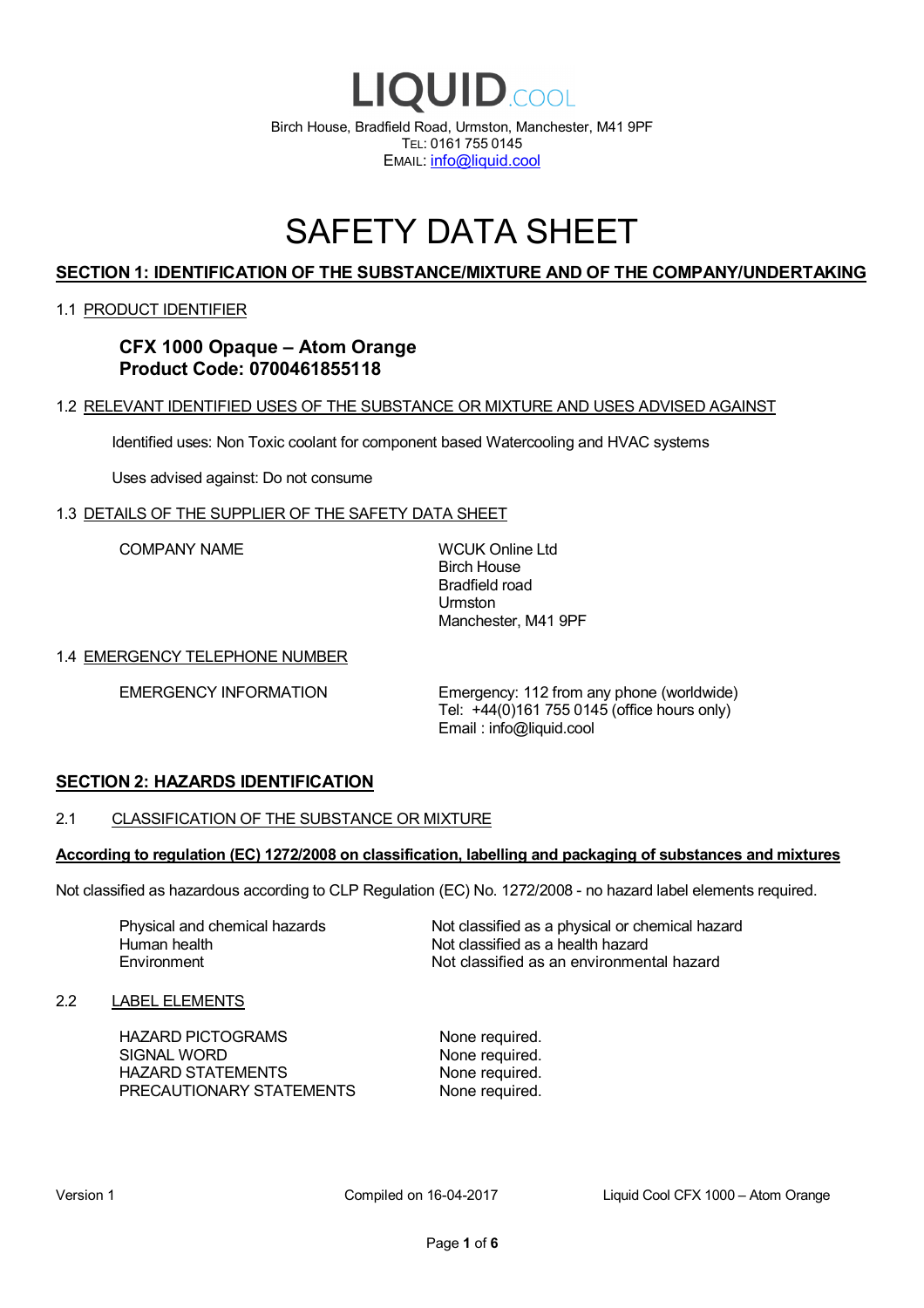

Birch House, Bradfield Road, Urmston, Manchester, M41 9PF TEL: 0161 755 0145 EMAIL: info@liquid.cool

### 2.3 OTHER HAZARDS.

Not applicable.

# **SECTION 3: COMPOSITION / INFORMATION ON INGREDIENTS**

Listed in order of concentration, all ingredients classified as non-toxic.

| <b>Component - Ultra PURE Distilled Water</b><br>Concentration | 78-90%   |
|----------------------------------------------------------------|----------|
| CAS No.                                                        | 732-18-5 |
|                                                                |          |

| Component - Monoethylene glycol (ethane-1, 2-diol) inc DeTox™<br>Concentration | 10-22%    |
|--------------------------------------------------------------------------------|-----------|
| EC No.                                                                         | 203-473-3 |
| CAS No.                                                                        | 107-21-1  |

| Component - 1,2-Benzisothiazolin-3-one<br>Concentration | $0.2 - 1.0\%$ |
|---------------------------------------------------------|---------------|
| CAS No.                                                 | 2634-33-5     |

The classification listed for monoethylene glycol above is that which is listed, according to Regulation (EC) No. 1272/2008 (CLP) for neat monoethylene glycol. However, the monoethylene glycol present in this mixture is rendered non-toxic (as determined by an EPA certified laboratory) upon the addition of our labs patented DeTox™ additive.

### **SECTION 4: FIRST AID MEASURES**

| 4.1 | DESCRIPTION OF FIRST AID MEASURES<br><b>GENERAL INFORMATION</b> | When safe to do so remove the person from the source of<br>exposure giving consideration as to whether this may cause<br>discomfort.                                                                  |
|-----|-----------------------------------------------------------------|-------------------------------------------------------------------------------------------------------------------------------------------------------------------------------------------------------|
|     | <b>INGESTION</b>                                                | Move the affected person to fresh air and keep warm in a<br>position comfortable for breathing. Rinse mouth thoroughly with<br>water. Get medical attention if any discomfort continues.              |
|     | <b>INHALATION</b>                                               | Move the affected person to fresh air.                                                                                                                                                                |
|     | EYE CONTACT                                                     | Rinse immediately with plenty of water. Remove any contact<br>lenses and open eyelids wide apart. Continue to rinse for at<br>least 15 minutes. Get medical attention if any discomfort<br>continues. |
|     | <b>SKIN CONTACT</b>                                             | Remove contaminated clothing immediately and wash skin with<br>soap and water                                                                                                                         |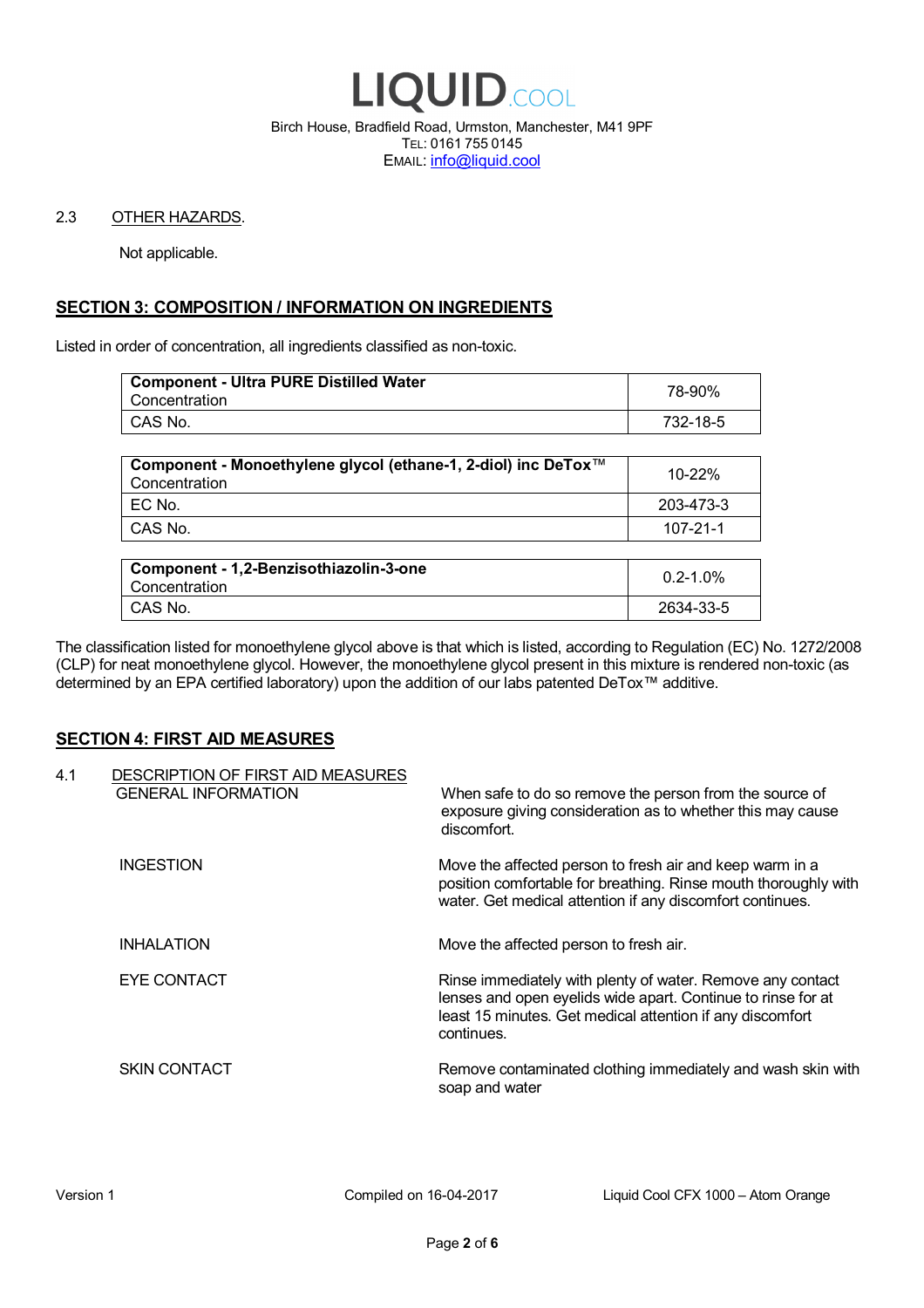

EMAIL: info@liquid.cool

### **SECTION 5: FIRE FIGHTING MEASURES**

### 5.1 EXTINGUISHING MEDIA

Material will not burn. Substance is non-combustible; use agent most appropriate to extinguish surrounding fire.

### 5.2 SPECIAL HAZARDS ARISING FROM THE SUBSTANCE OR MIXTURE

None determined.

## **SECTION 6: ACCIDENTAL RELEASE MEASURES**

### 6.1 PERSONAL PRECAUTIONS, PROTECTIVE EQUIPMENT AND EMERGENCY PROCEDURES

Wash skin with soap and water.

### 6.2 ENVIRONMENTAL PRECAUTIONS

Do not discharge into drains, water courses or onto the ground.

### 6.3 METHODS AND MATERIALS FOR CONTAINMENT AND CLEANING UP

Absorb spillage with damp, non-combustible material, then lush the contaminated area with water.

### **SECTION 7: HANDLING AND STORAGE**

7.1 HANDLING

No special measures necessary.

### 7.2 CONDITIONS FOR SAFE STORAGE, INCLUDING ANY INCOMPATIBILITIES

Store in distributed container, with induction seal intact (where applicable), keep out of reach of children and not in direct sunlight to preserve up to the maximum storage time stated below.

Storage stability: Storage period: 36 months

# **SECTION 8 EXPOSURE CONTROLS / PERSONAL PROTECTION**

8.1 Specific end uses:

Ingredients with occupational exposure limits to be monitored: Not applicable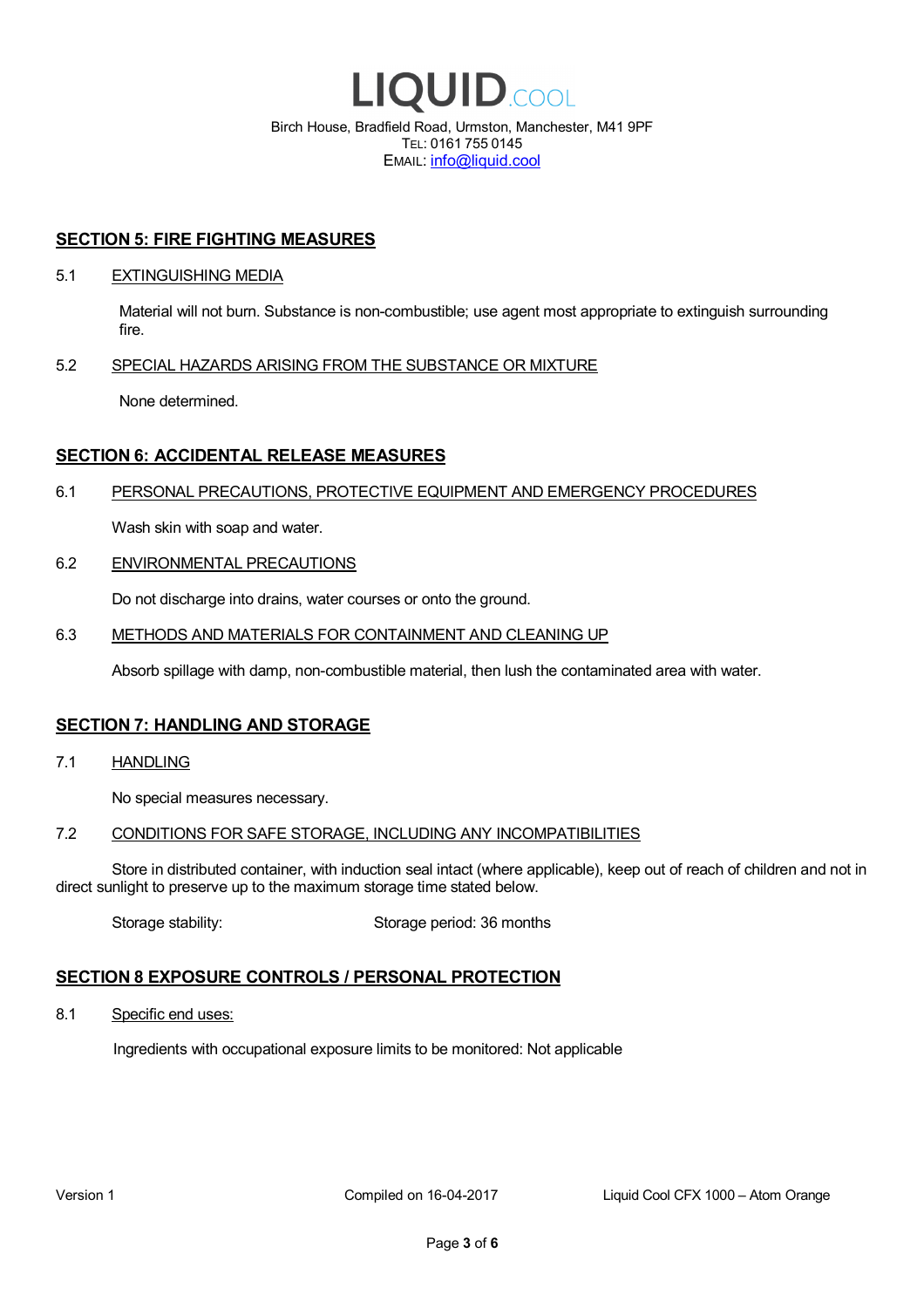# LIQUID.COOL

Birch House, Bradfield Road, Urmston, Manchester, M41 9PF TEL: 0161 755 0145 EMAIL: info@liquid.cool

### 8.2 EXPOSURE CONTROLS

Respiratory Protection **None required.**<br>
Hand Protection **None required.** Eye Protection **None required.** Body protection None required.

Exposure Controls **Exposure Controls** No exposure controls necessary. None required.

# **SECTION 9: PHYSICAL AND CHEMICAL PROPERTIES**

### 9.1 INFORMATION ON BASIC PHYSICAL AND CHEMICAL PROPERTIES

FORM Liquid COLOUR COLOUR COLOUR BOILING POINT FLAMMABILTY **DENSITY** SOLUBILTY IN WATER

pH<br>
DDOUR
20°C)
2000UR
2000UR
2000UR
2000UR Non-pungent but characteristic aroma 100°C Product is not classified as flammable 1.04 - 1.15 (g/cm3) Soluble in water

## 9.2 OTHER INFORMATION

Not determined.

# **SECTION 10: STABILITY AND REACTIVITY**

10.1 REACTIVITY

There are no known reactivity hazards associated with this product.

10.2 CHEMICAL STABILITY

Stable at normal conditions when used as recommended

10.3 POSSIBILITY OF HAZARDOUS REACTIONS

Not applicable

10.4 CONDITIONS TO AVOID

None known.

### 10.5 INCOMPATIBLE MATERIALS

Strong acids, strong alkalis and strong oxidising agents.

### 10.6 HAZARDOUS DECOMPOSITION PRODUCTS

No known hazardous decomposition products.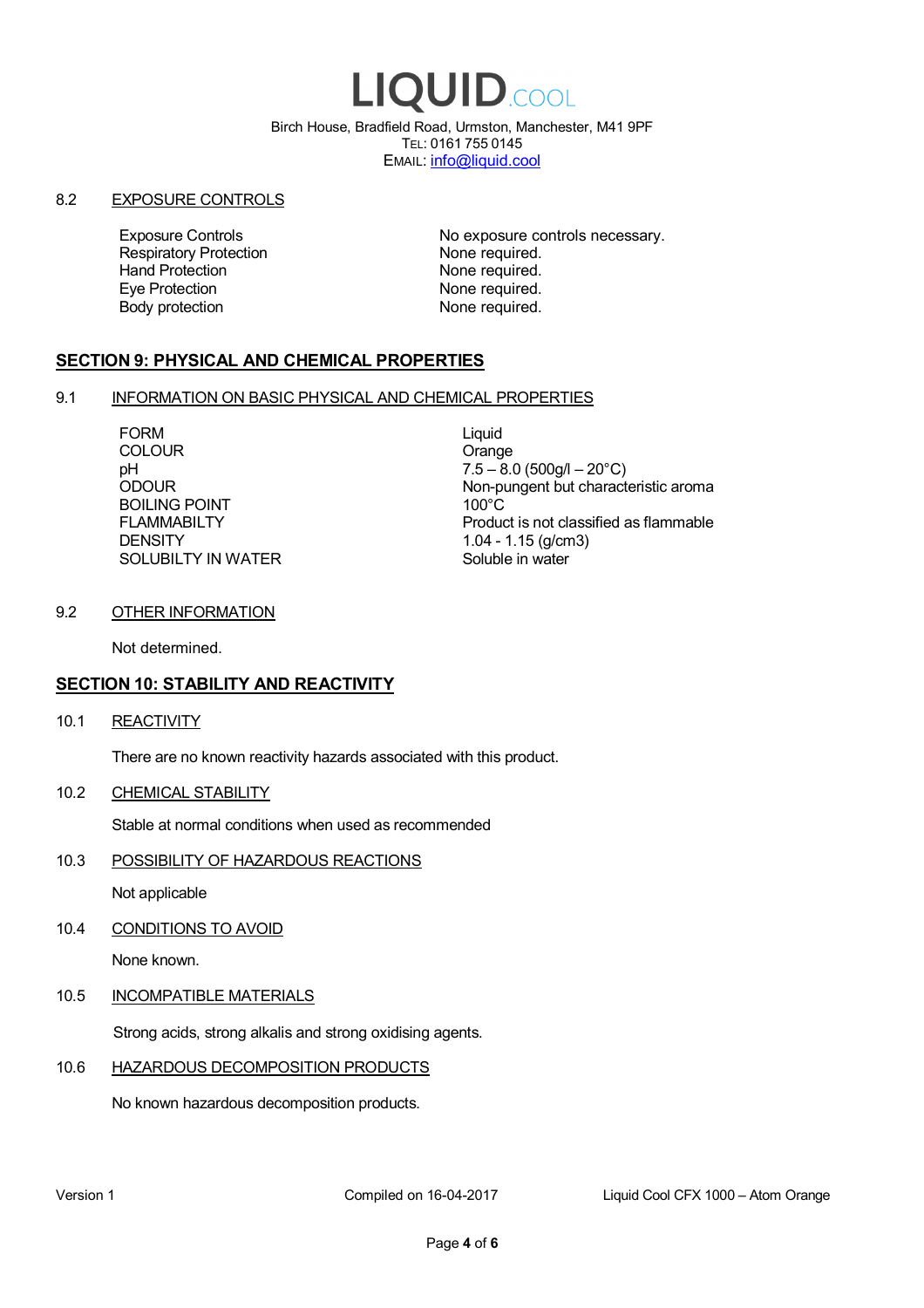LIQUID.COOL Birch House, Bradfield Road, Urmston, Manchester, M41 9PF TEL: 0161 755 0145 EMAIL: info@liquid.cool

# **SECTION 11: TOXICOLOGICAL INFORMATION**

### 11.1 INFORMATION ON TOXICOLOGICAL EFFECTS

Irritant effect on eves: Non Irritant (rabbit) Irritant effect on skin: Non-irritant (rabbit)

Acute oral toxicity: The addition of our patented DeTox™ additive to monoethylene glycol results in a mixture that is classified as non-toxic with an LD50, oral, rat >15,000 mg/kg bw..

### **SECTION 12: ECOLOGICAL INFORMATION**

12.1 TOXICITY LC50, 96 hours, fish: EC50, 48 hours, daphnia magna: EC50, 96 hours, aquatic plants:

>100 mg/L - not classified harmful to fish >100 mg/L - not classified harmful to daphnia >100 mg/L - not classified as harmful to plants

### 12.2 PERSISTENCE AND DEGRADABILITY

This product is readily biodegradable (90% over 10 days)

12.3 BIOACCUMULATIVE POTENTIAL

Will not bio-accumulate. Partition coefficient - not determined

12.4 MOBILITY IN SOIL

Product is mobile in soil as it is water soluble.

# **SECTION 13: DISPOSAL CONSIDERATIONS**

13.1 WASTE TREATMENT METHOD Dispose in accordance with Local Waste Disposal Authority EWC no:070101

Container is made from Polyethylene Terephthalate (PET) and is domestically recycling.

### **SECTION 14: TRANSPORT INFORMATION**

|           | <b>TRANSPORT CLASS</b>            | Classified as non-dangerous goods for transport.                                     |
|-----------|-----------------------------------|--------------------------------------------------------------------------------------|
| 14.1      | UN NUMBER                         | Product not hazardous for transport - no information required                        |
| 14.2      | PROPER SHIPPING NAME              | Product not hazardous for transport - no information required                        |
| 14.3      | <b>TRANSPORT HAZARD CLASS(ES)</b> | Product not hazardous for transport - no information required                        |
| 14.4      | <b>PACKING GROUP</b>              | Product not hazardous for transport - no information required                        |
| 14.5      | ENVIRONMETAL HAZARDS              | Product not classed as an environmentally hazardous substance<br>or marine pollutant |
| Version 1 | Compiled on 16-04-2017            | Liquid Cool CFX 1000 - Atom Orange                                                   |